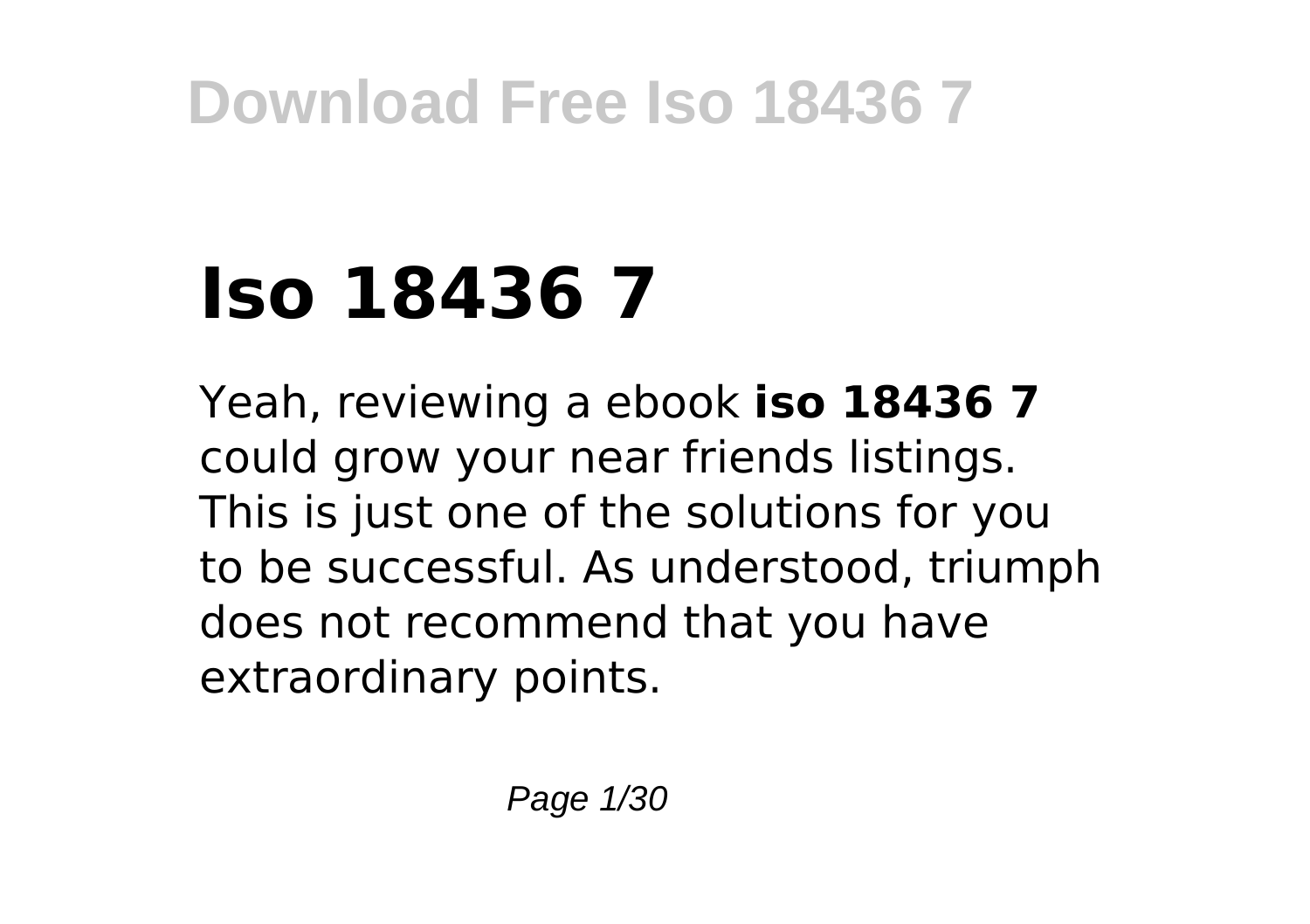Comprehending as skillfully as concord even more than extra will offer each success. next-door to, the declaration as with ease as insight of this iso 18436 7 can be taken as without difficulty as picked to act.

The store is easily accessible via any web browser or Android device, but

Page 2/30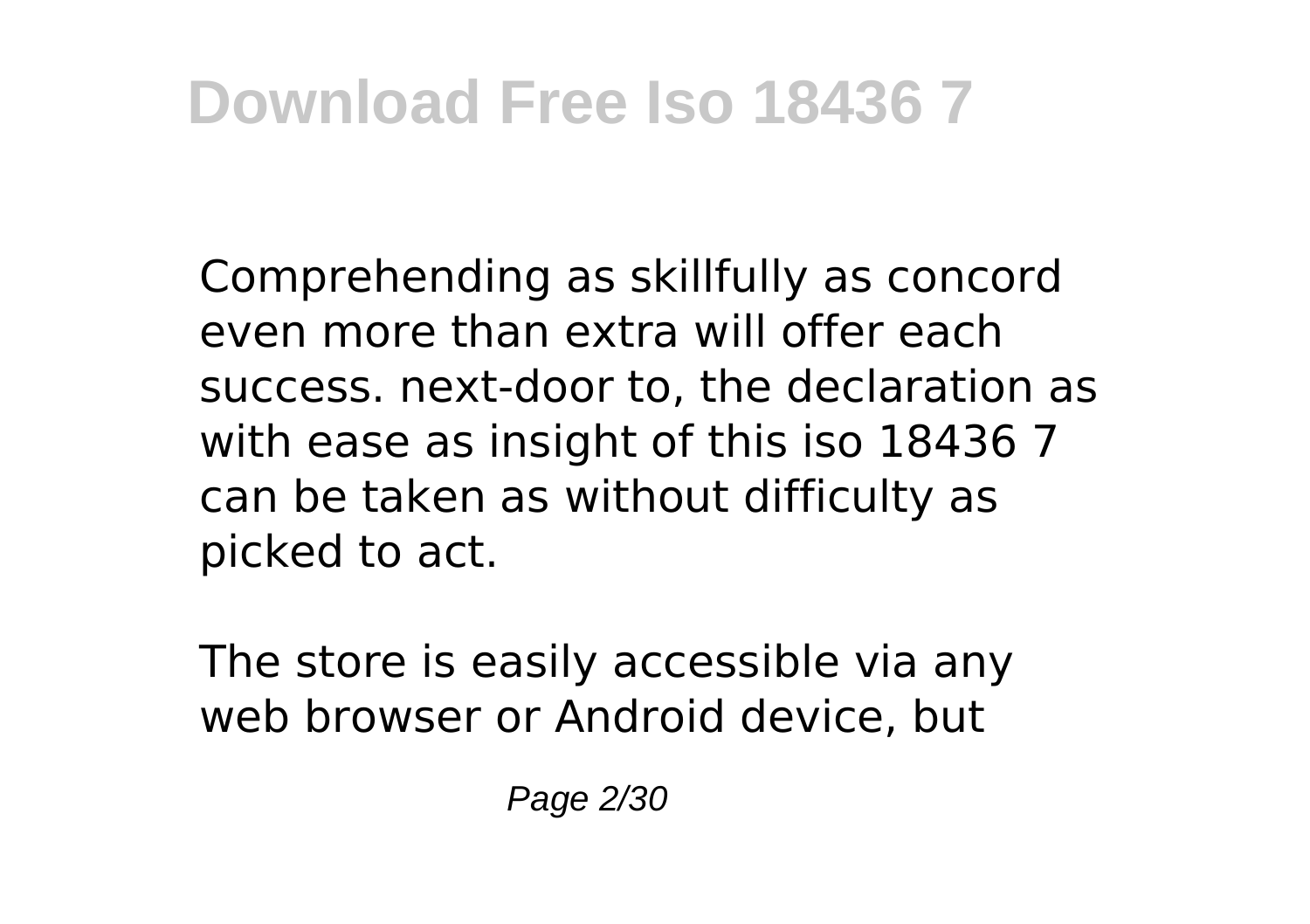you'll need to create a Google Play account and register a credit card before you can download anything. Your card won't be charged, but you might find it off-putting.

#### **Iso 18436 7**

A certificate or declaration of conformity to ISO 18436-7:2014 will provide

Page 3/30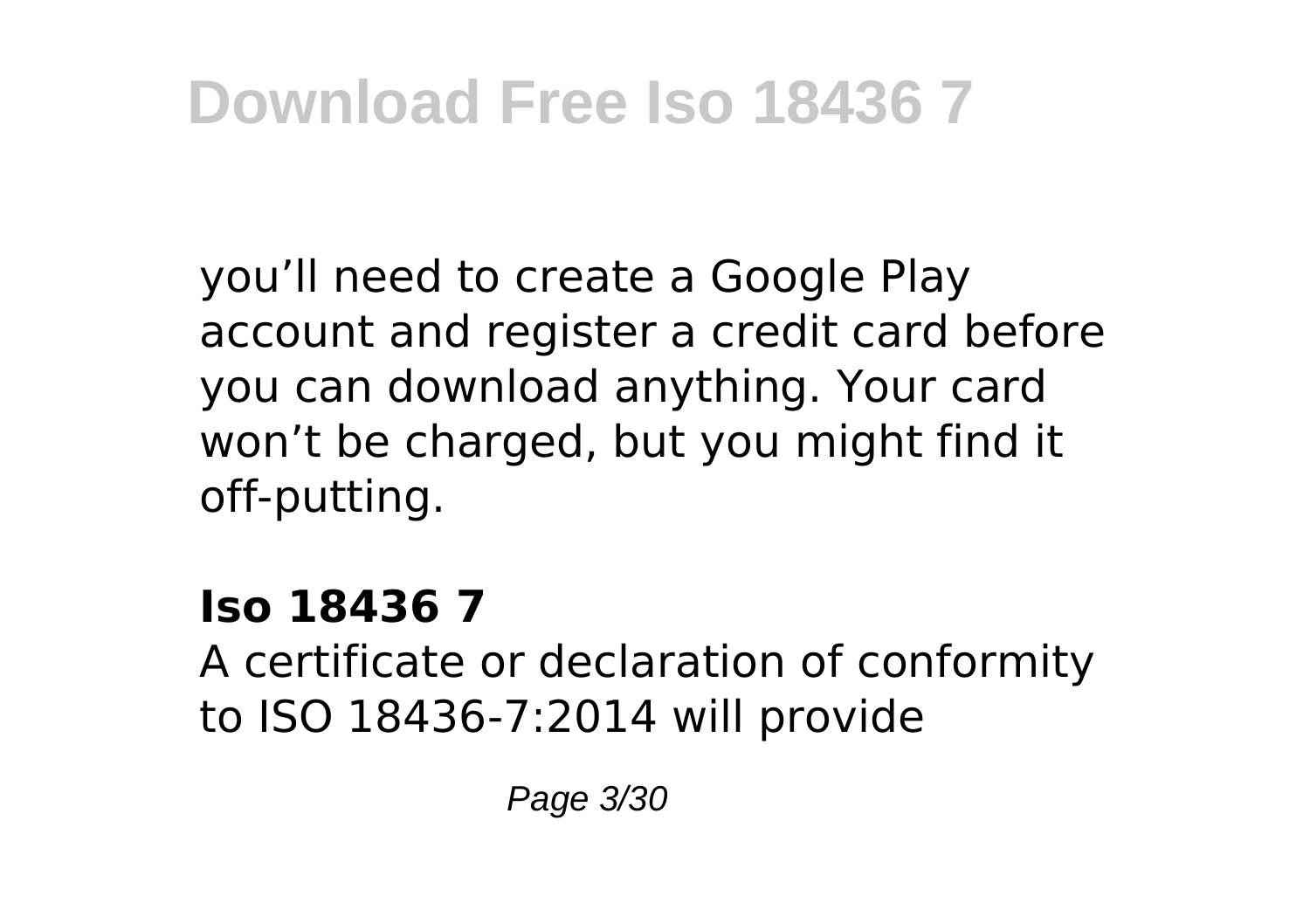recognition of the qualifications and competence of individuals to perform thermal measurements and analysis for machinery condition monitoring using portable thermal imaging equipment. This procedure might not apply to specialized equipment or other specific situations.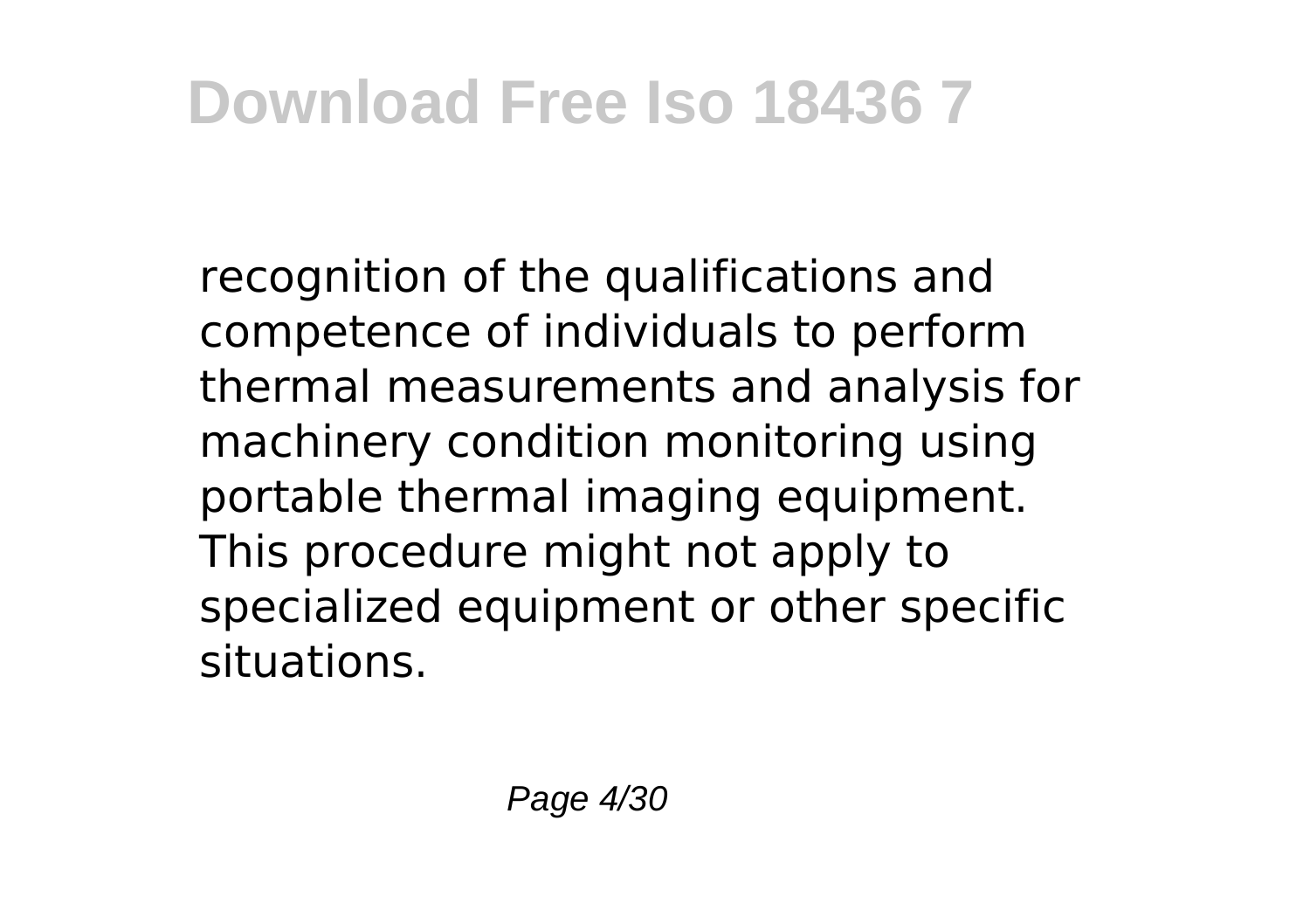#### **ISO - ISO 18436-7:2014 - Condition monitoring and ...**

A certificate or declaration of conformity to ISO 18436-7:2008 will provide recognition of the qualifications and competence of individuals to perform thermal measurements and analysis for machinery condition monitoring using portable thermal imaging equipment.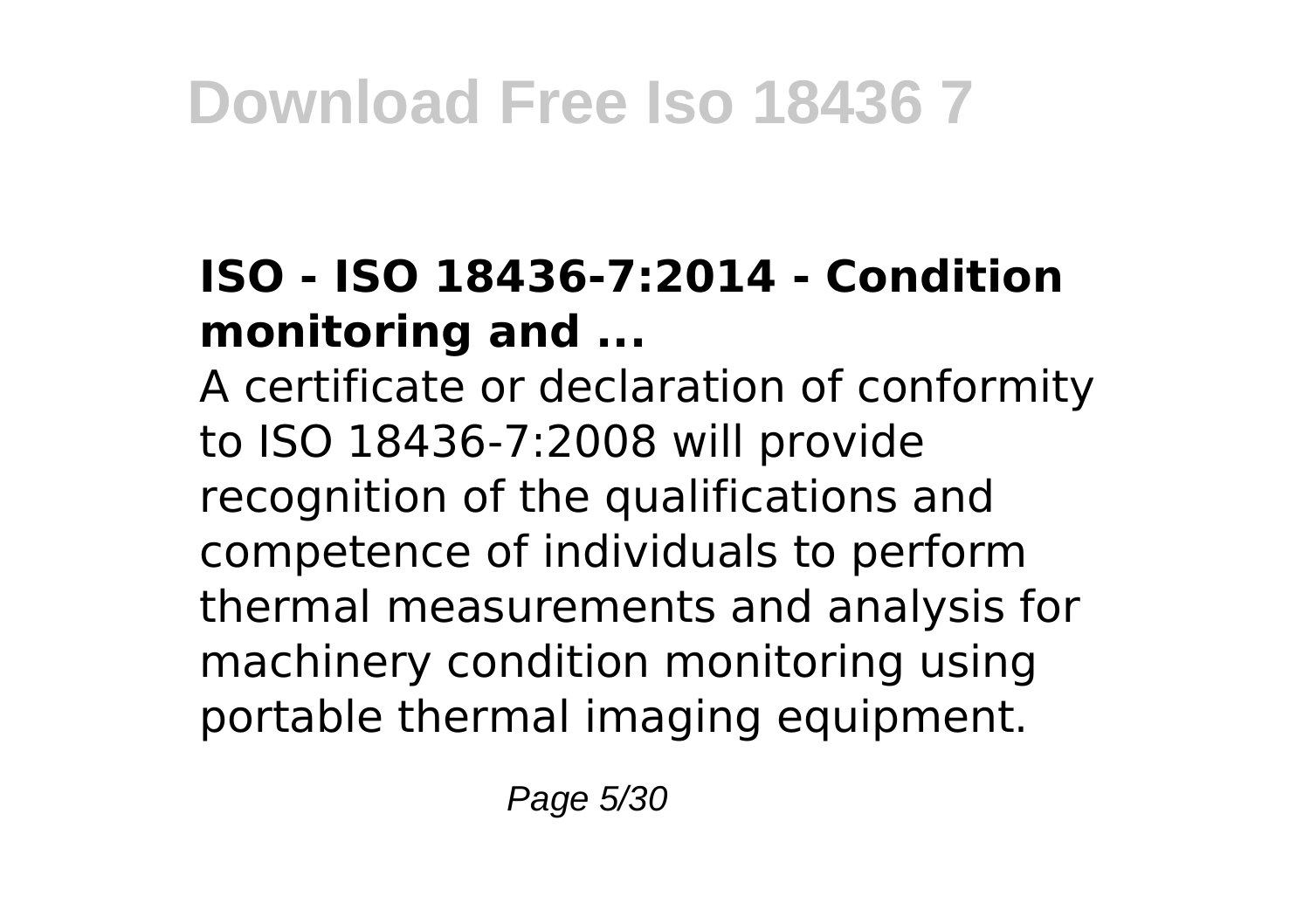This procedure may not apply to specialized equipment or other specific situations.

#### **ISO - ISO 18436-7:2008 - Condition monitoring and ...**

A certificate or declaration of conformity to ISO 18436-7:2014 will provide recognition of the qualifications and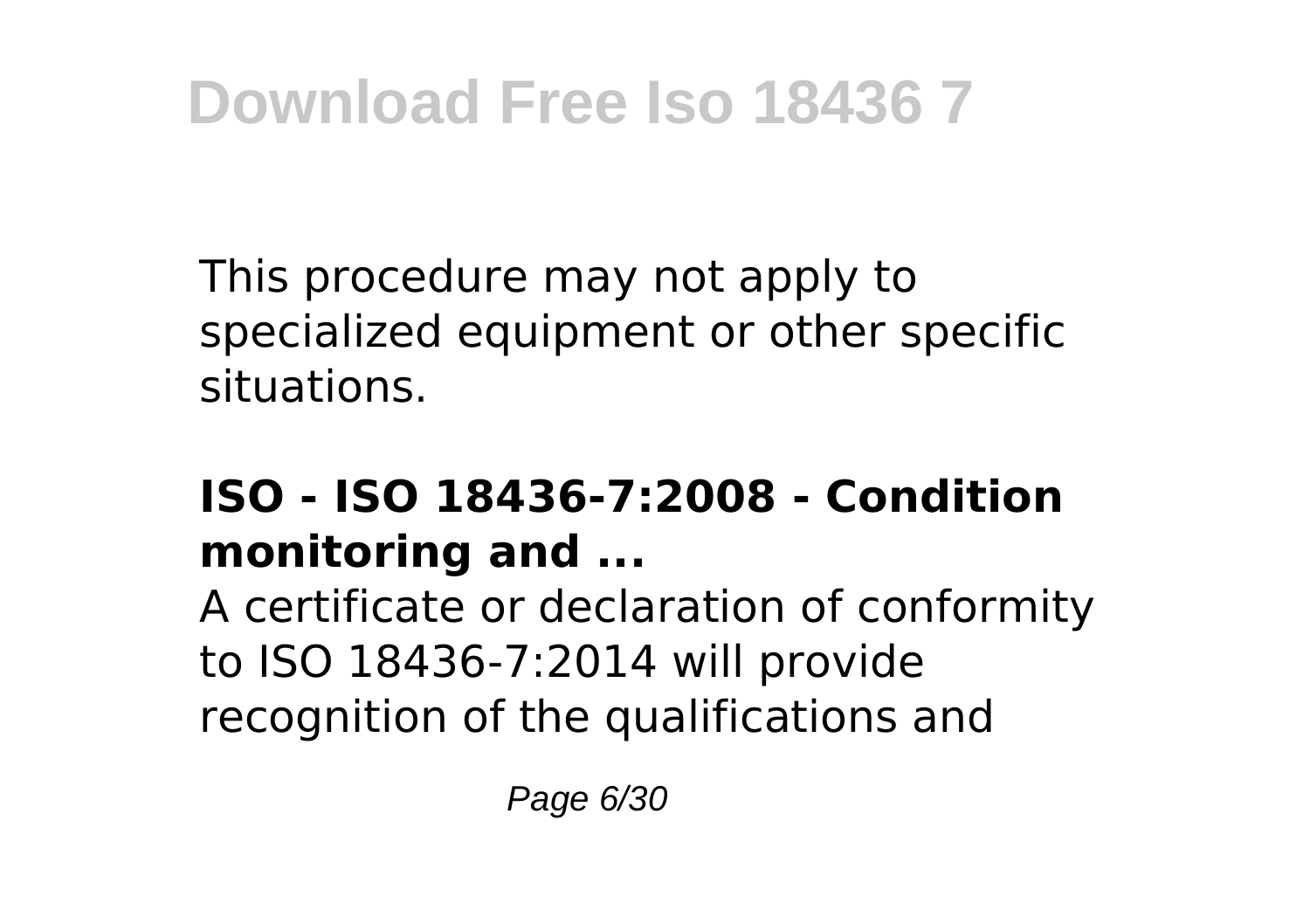competence of individuals to perform thermal measurements and analysis for machinery condition monitoring using portable thermal imaging equipment. This procedure might not apply to specialized equipment or other specific situations.

#### **ISO 18436-7:2014 Condition**

Page 7/30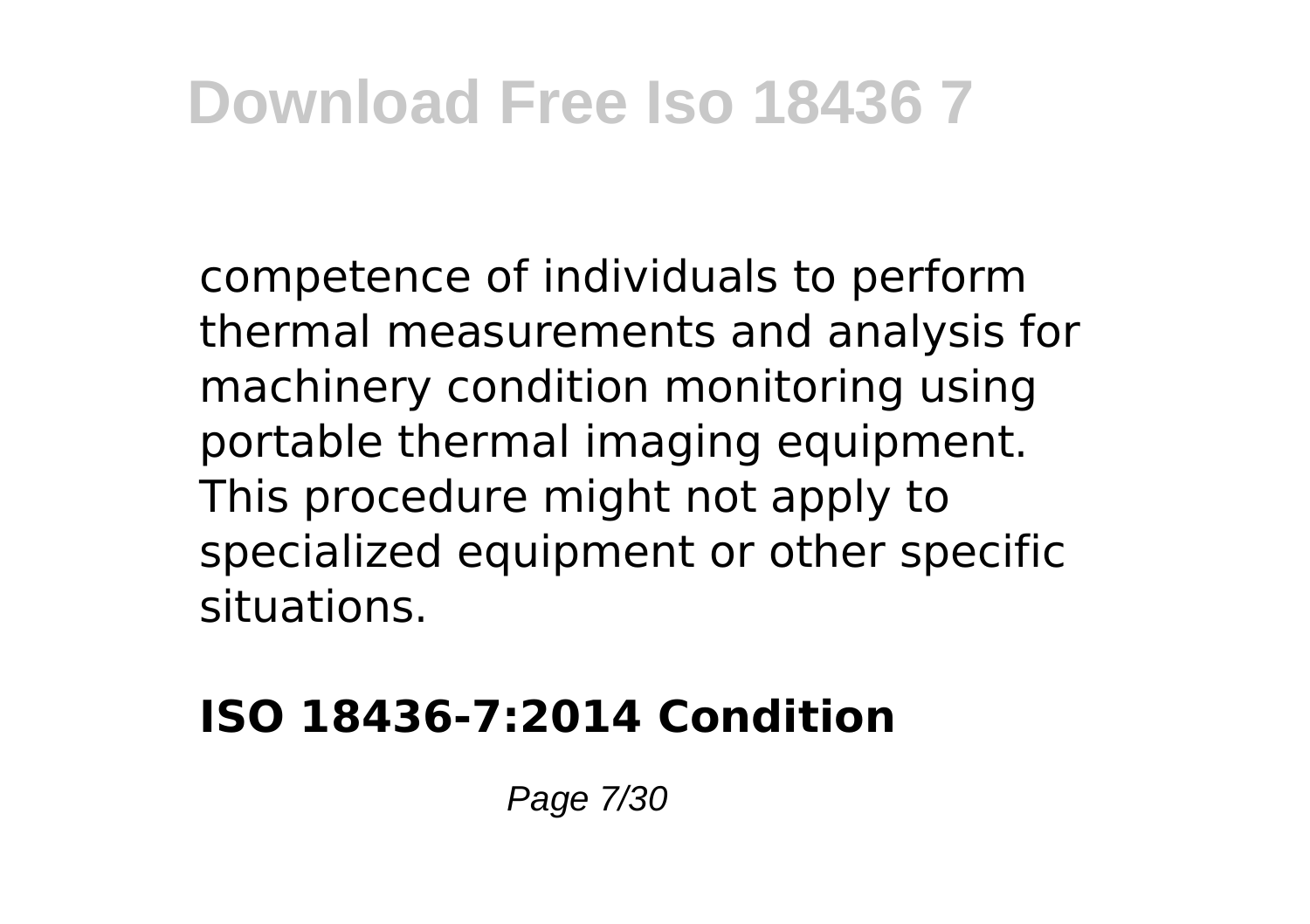**monitoring and diagnostics of ...** The ISO 18436-7:2008 standard defines for example 3 categories of certification. We are not allowed to show you the complete standard because of the copyright law but you can purchase it from the ISO directly. Below, you find the conditions for examination following the ISO 18436-7 standard: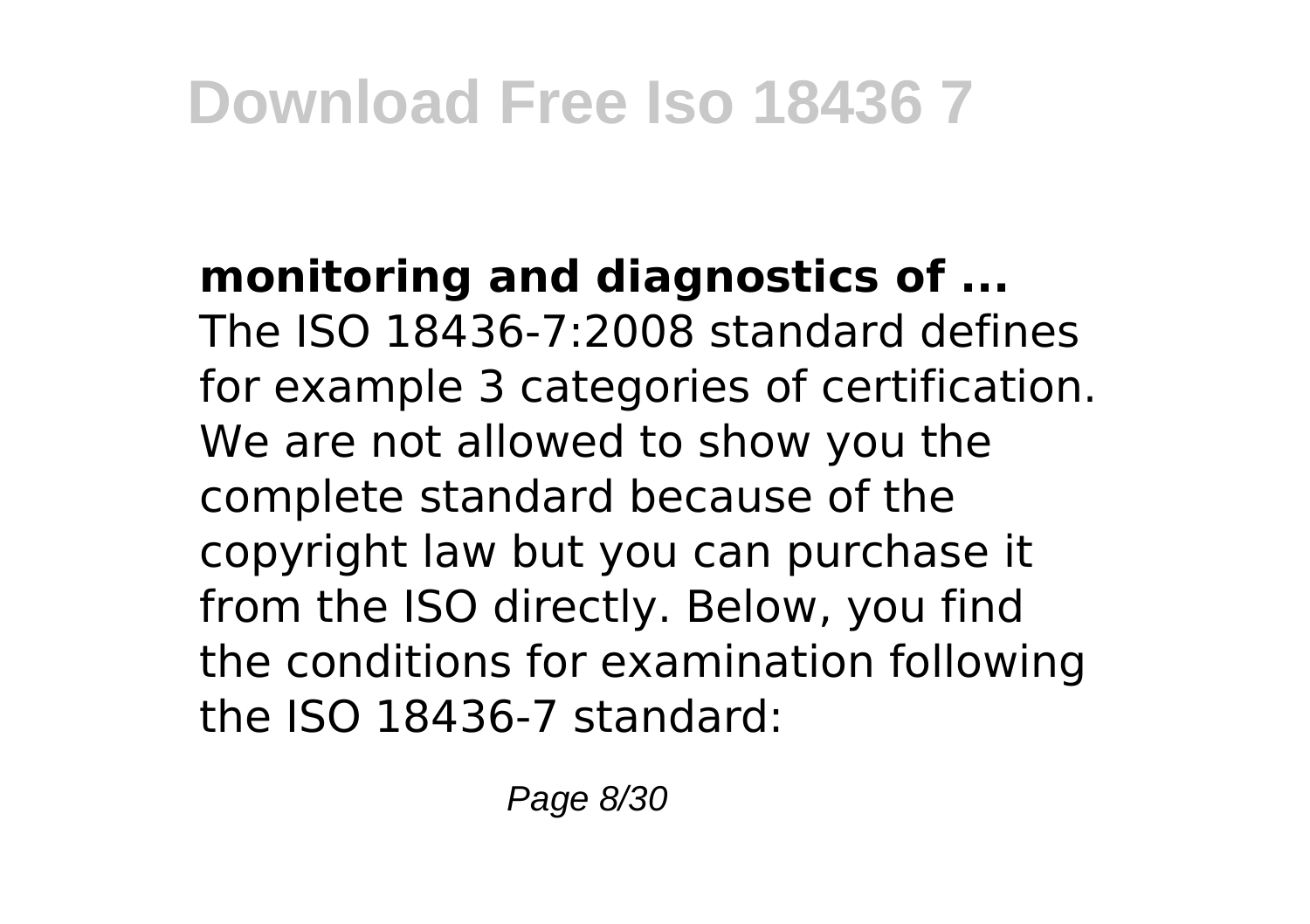#### **I-teach: ISO 18436-7: Infrared Thermography ...**

A certificate or declaration of conformity to ISO 18436-7:2014 will provide recognition of the qualifications and competence of individuals to perform thermal measurements and analysis for machinery condition monitoring using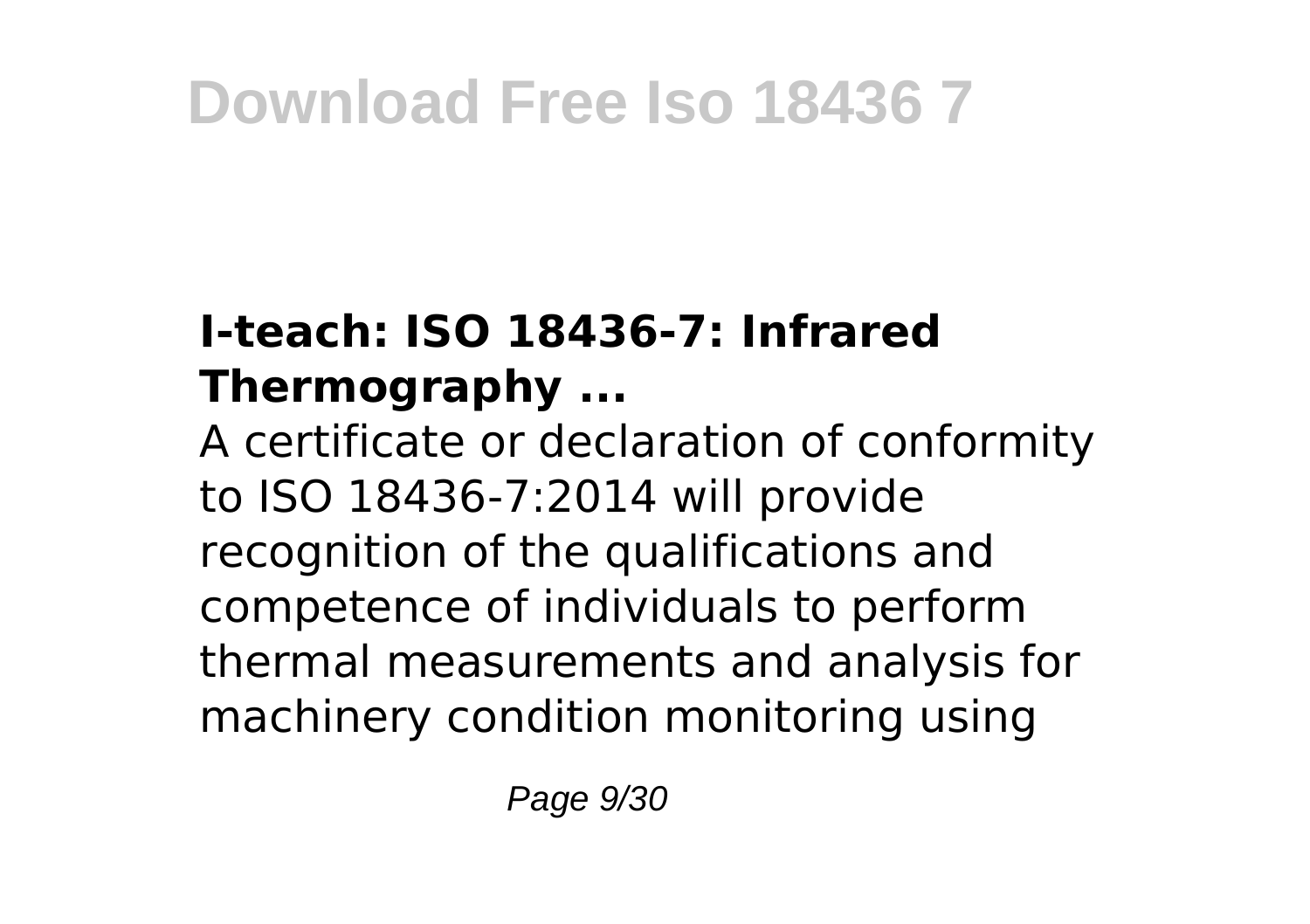portable thermal imaging equipment. This procedure might not apply to specialized equipment or other specific situations.

#### **ISO-18436-7 | Condition monitoring and diagnostics of ...** ISO 18436-7:2014(E) Foreword ISO (the International Organization for

Page 10/30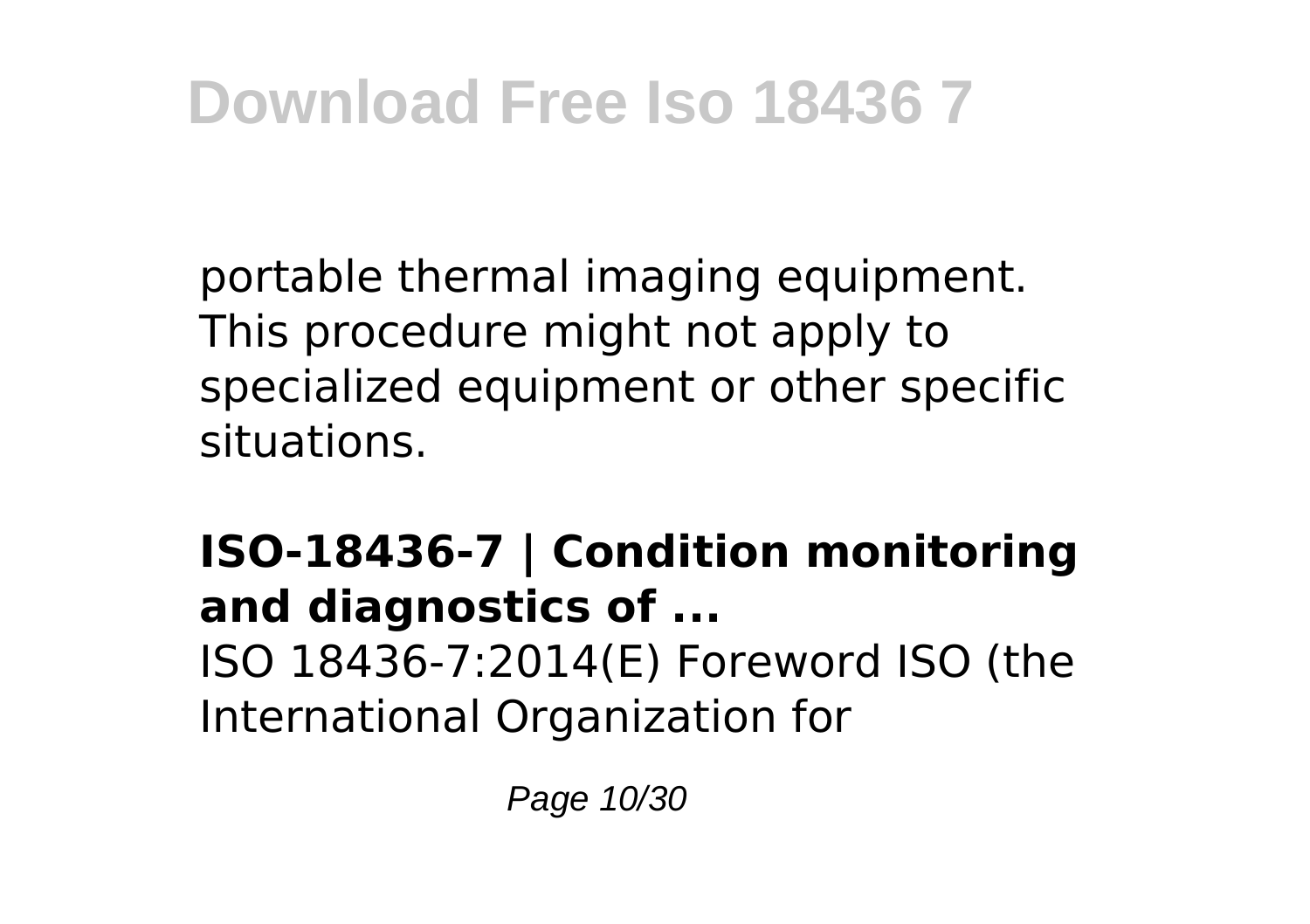Standardization) is a worldwide federation of national standards bodies (ISO member bodies). The work of preparing International Standards is normally carried out through ISO technical committees. Each member body interested in a subject for which a technical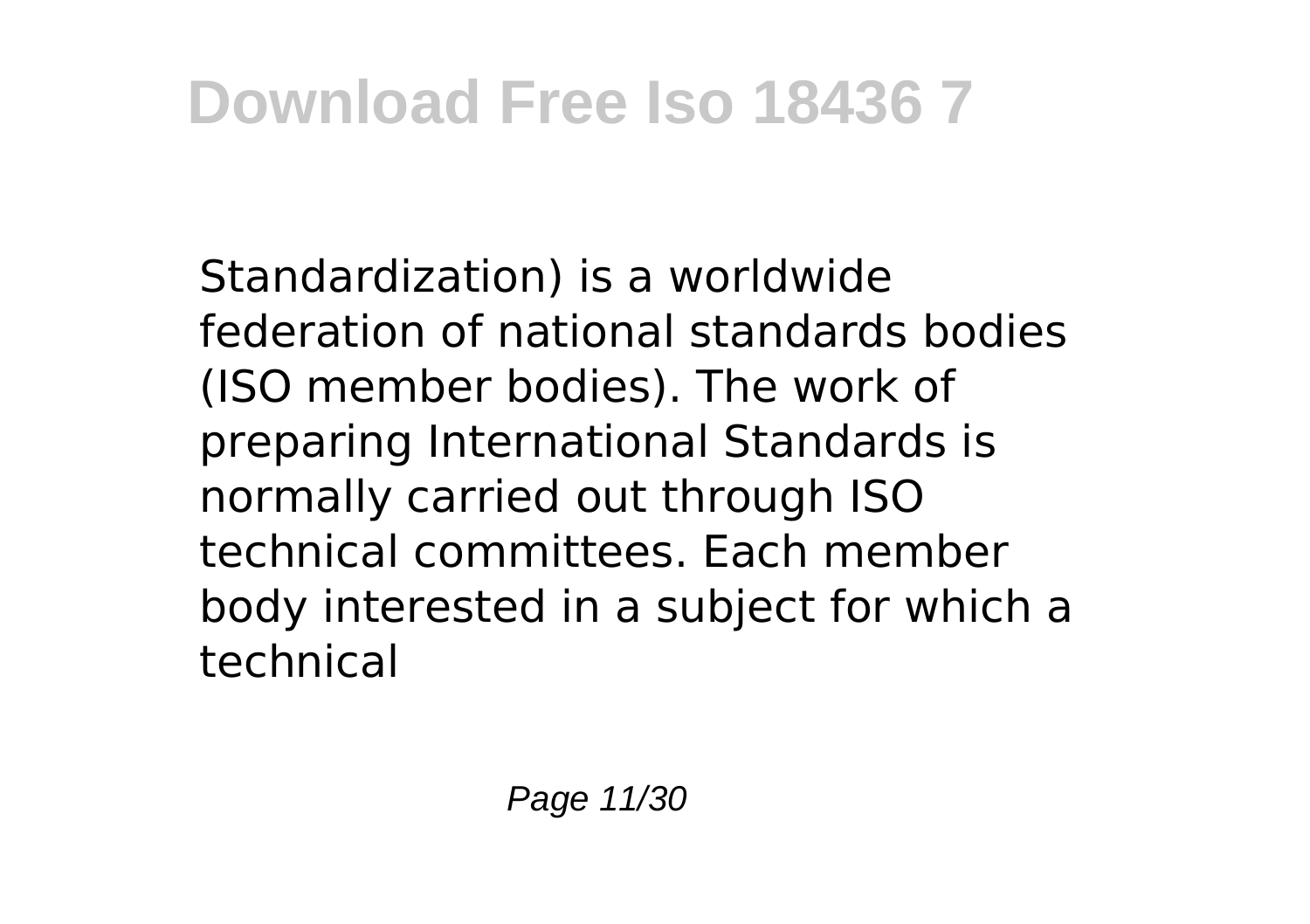#### **Condition monitoring and diagnostics of machines ...** ISO 18436-1:2004 defines the requirements for bodies operating certification systems for personnel who perform machinery condition monitoring, identify machine faults, and recommend corrective action. Procedures for the certification of condition monitoring and

Page 12/30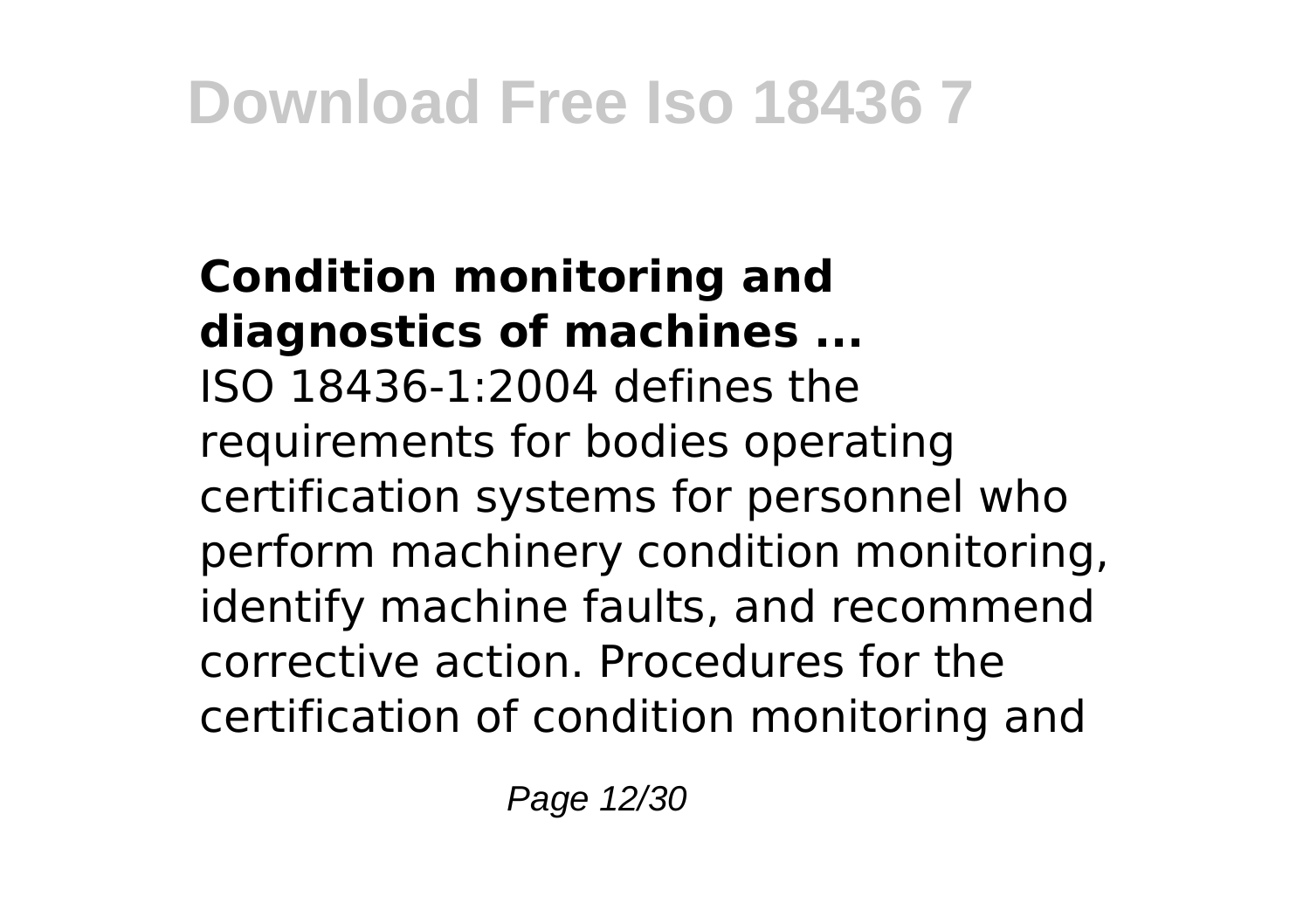diagnostic personnel are specified.

#### **ISO - ISO 18436-1:2004 - Condition monitoring and ...** ISO 18436-1:2012 specifies

requirements for persons and organizations ("assessment body") operating conformity assessment systems for personnel who perform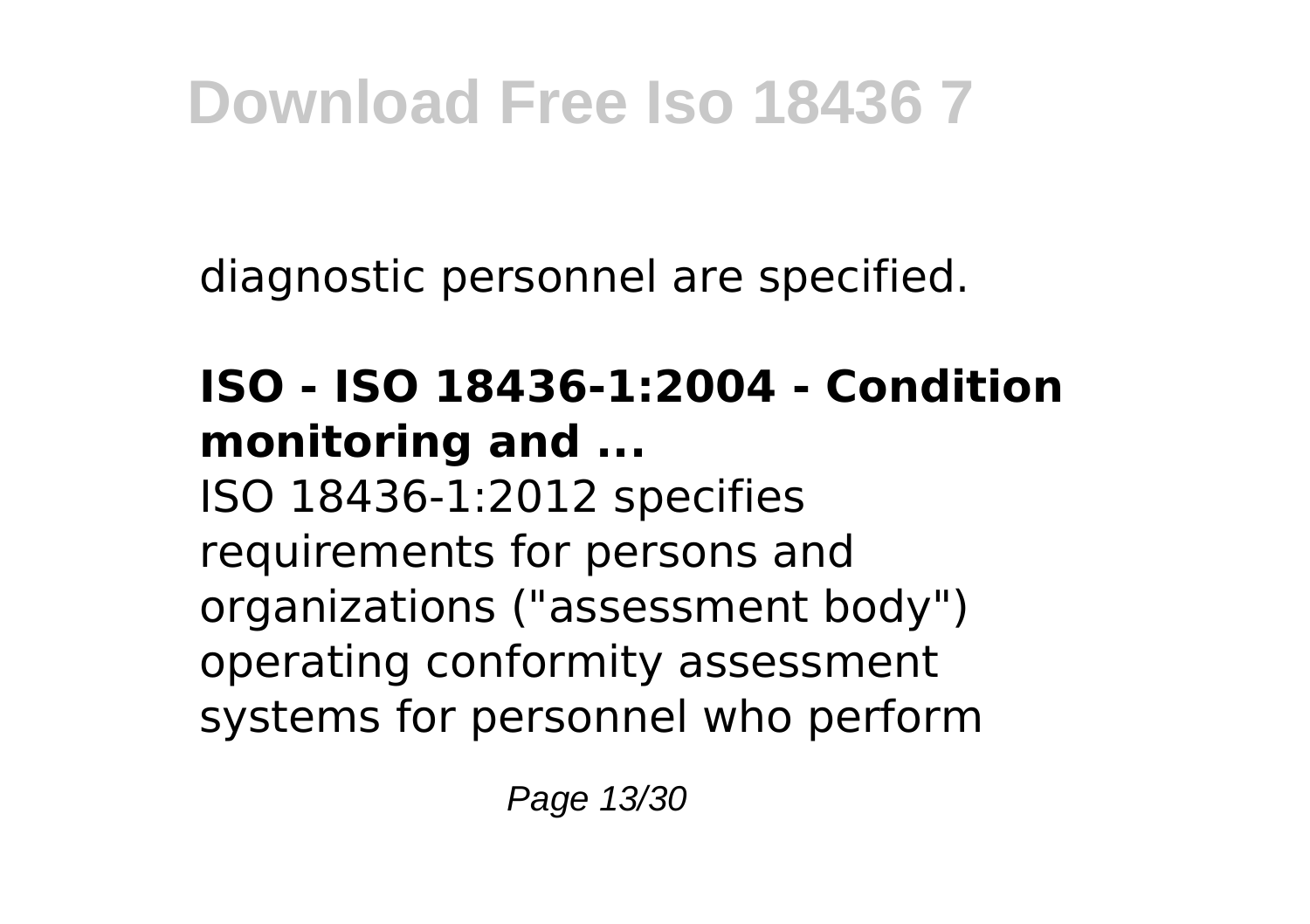machinery condition monitoring, identify machine faults, and recommend corrective action.

#### **ISO - ISO 18436-1:2012 - Condition monitoring and ...**

ISO 18436-2:2014 specifies requirements for the training, relevant experience, and examination of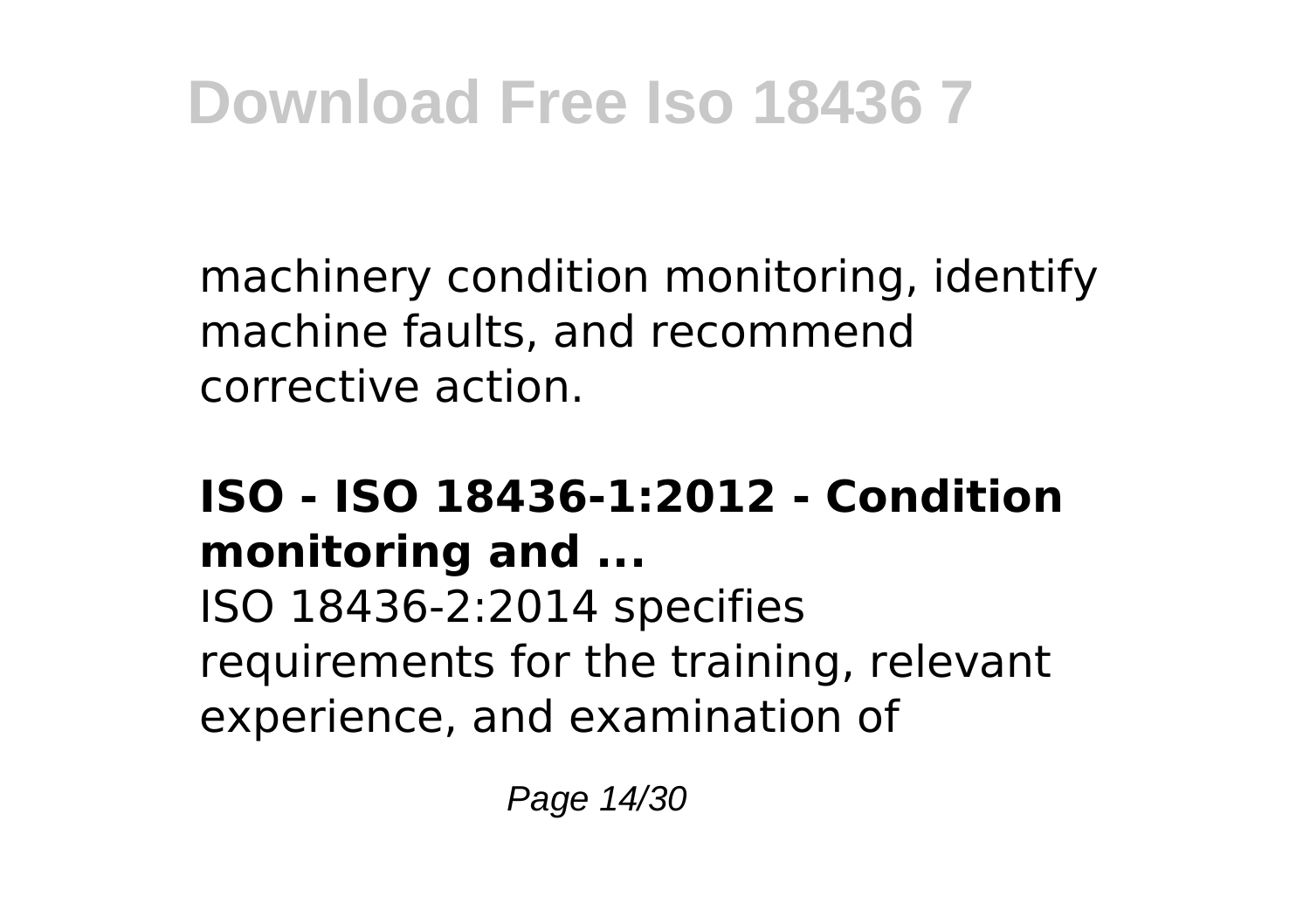personnel performing condition monitoring and diagnostics of machines using vibration analysis (VA). A certificate or declaration of conformity to the requirements of ISO 18436-2:2014 in accordance with ISO 18436-1, provides recognition and ...

#### **ISO - ISO 18436-2:2014 - Condition**

Page 15/30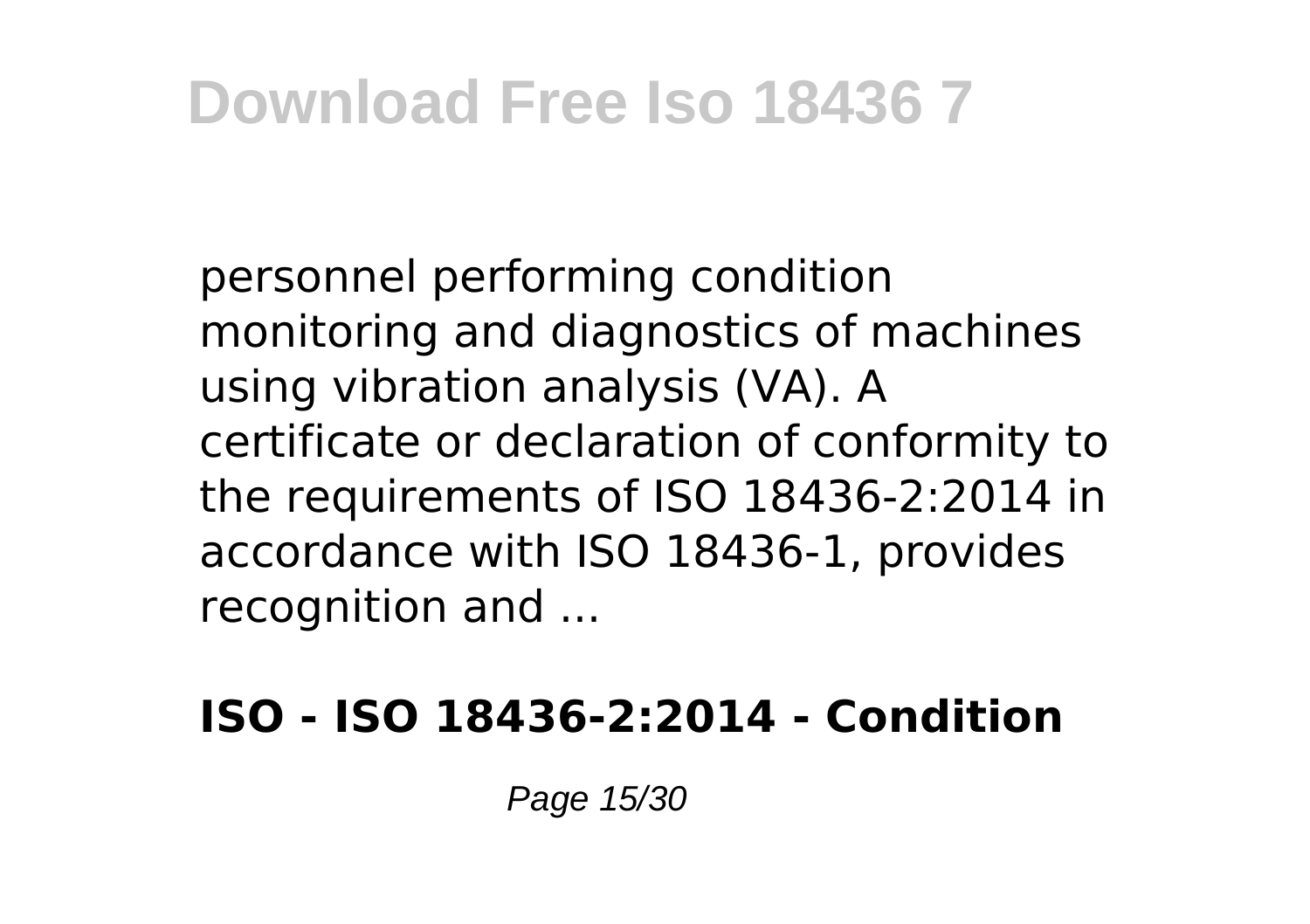#### **monitoring and ...**

ISO 18436-5:2012 specifies the requirements for qualification and assessment of personnel who perform machinery condition monitoring and diagnostics using laboratory-based lubricant analysis. A certificate or declaration of conformity to ISO 18436-5:2012 provides recognition of

Page 16/30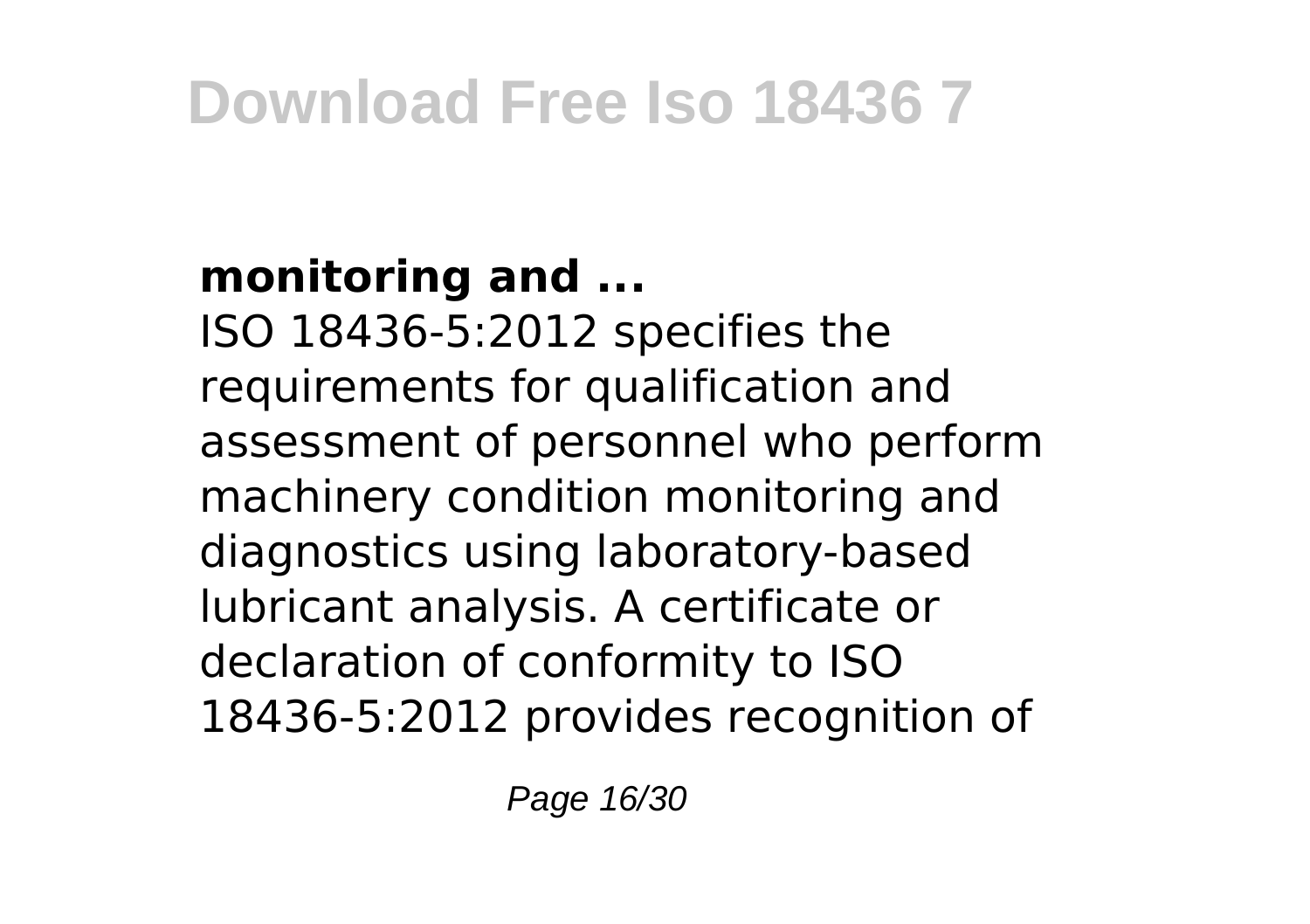the qualifications and competence of individuals to perform ...

#### **ISO - ISO 18436-5:2012 - Condition monitoring and ...**

A certificate or declaration of conformity to ISO 18436-7:2008 will provide recognition of the qualifications and competence of individuals to perform

Page 17/30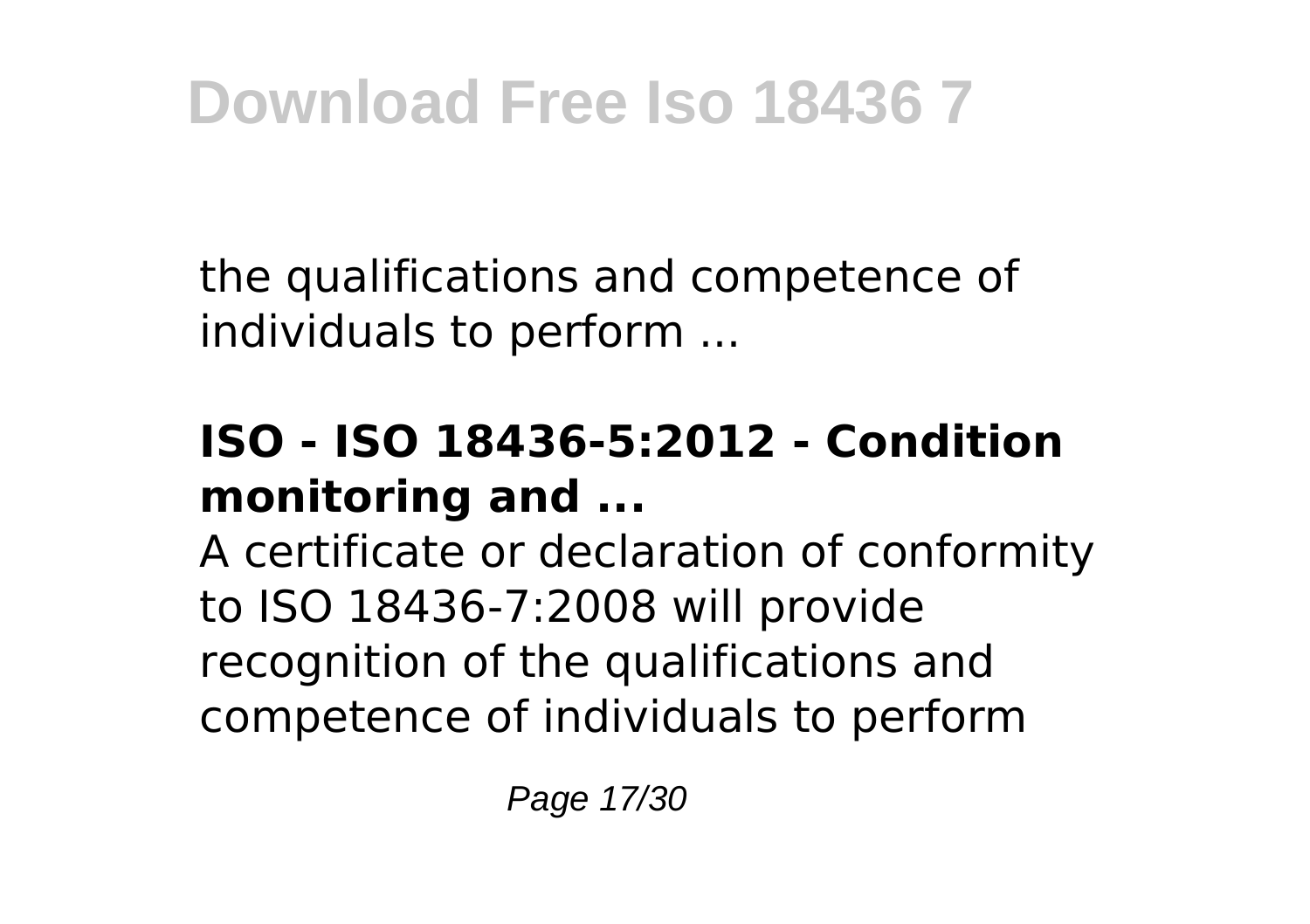thermal measurements and analysis for machinery condition monitoring using portable thermal imaging equipment. This procedure may not apply to specialized equipment or other specific situations.

#### **ISO 18436-7:2008 - Condition monitoring and diagnostics of ...**

Page 18/30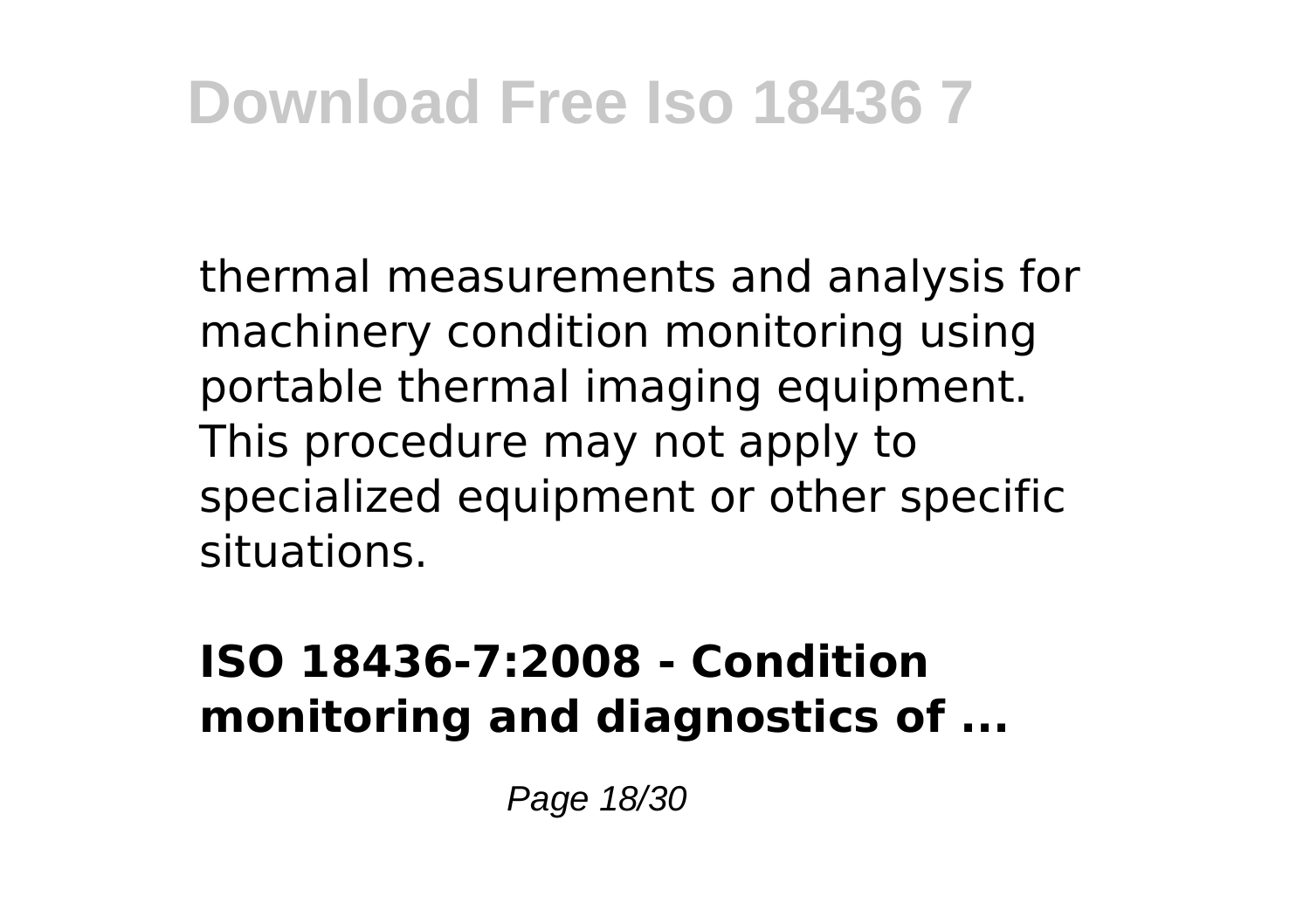A certificate or declaration of conformity to ISO 18436-7:2014 will provide recognition of the qualifications and competence of individuals to perform thermal measurements and analysis for machinery condition monitoring using portable thermal imaging equipment. This procedure might not apply to specialized equipment or other specific

Page 19/30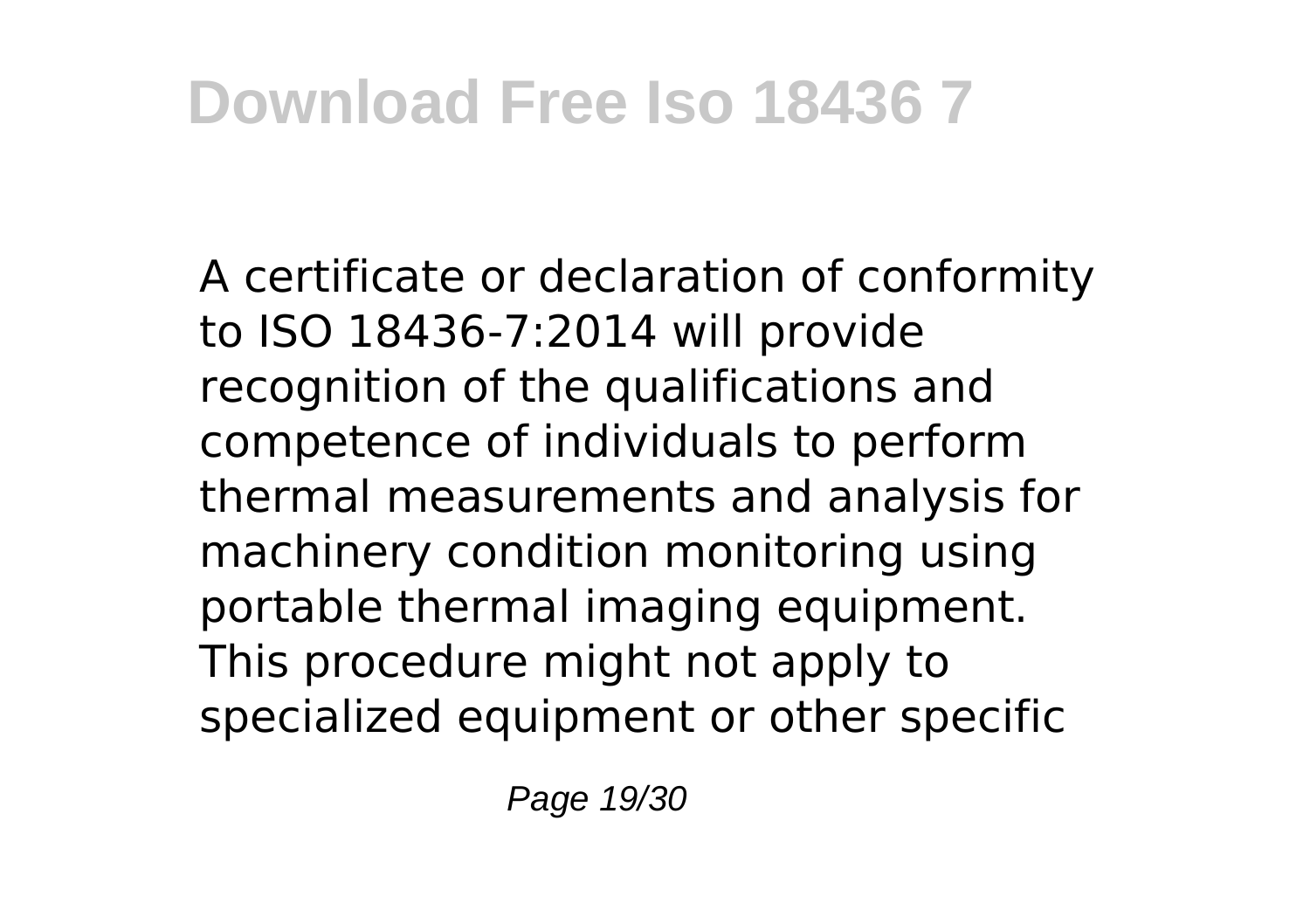situations.

#### **ISO 18436-7:2014 - Condition monitoring and diagnostics of ...** This part of ISO 18436 specifies requirements for persons and organizations ("assessment body") operating conformity assessment systems for personnel who perform

Page 20/30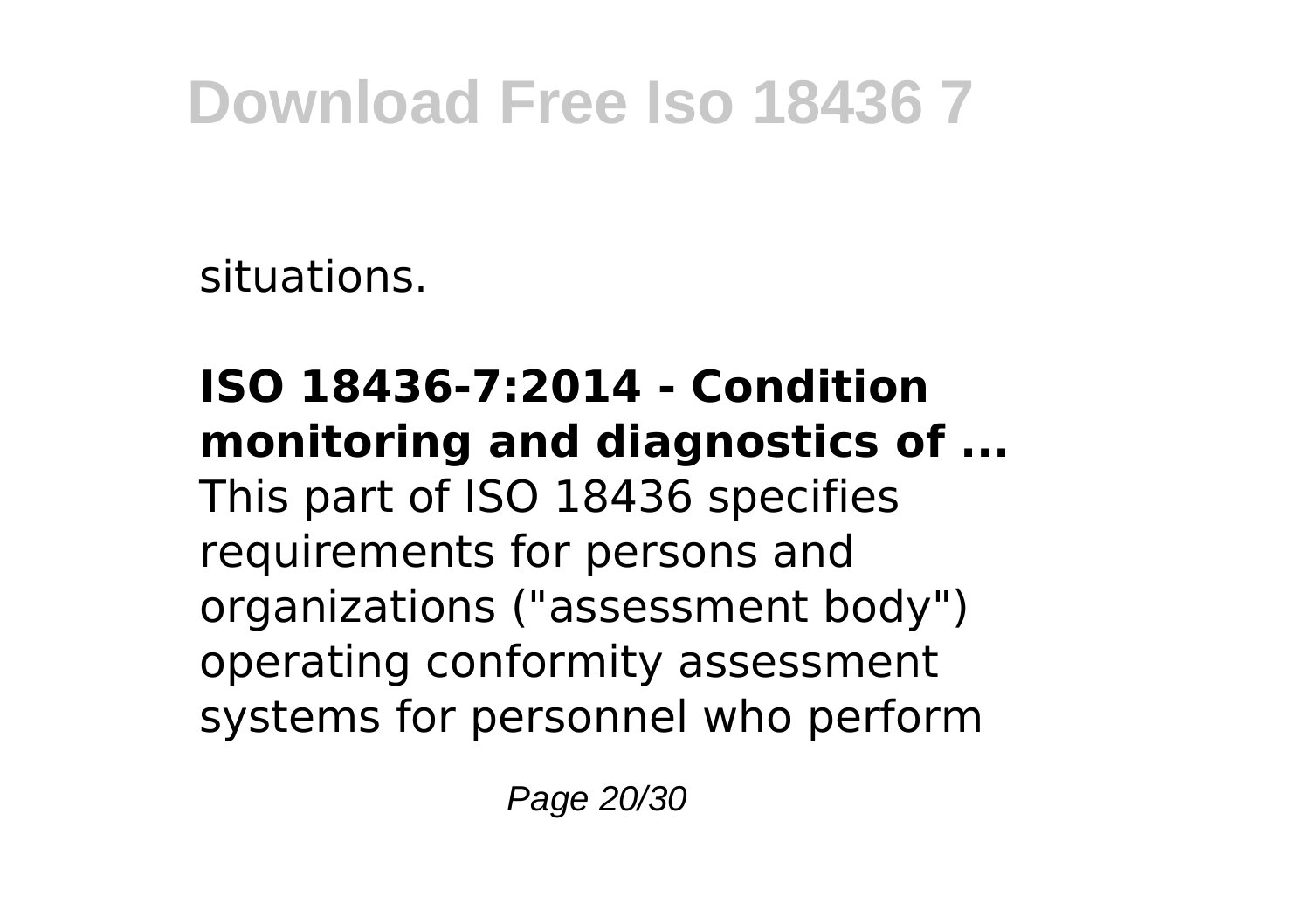machinery condition monitoring, identify machine faults, and recommend corrective action. Procedures for the conformity assessment of condition monitoring and diagnostic personnel are specified.

#### **ISO 18436-1:2012(en), Condition monitoring and diagnostics ...**

Page 21/30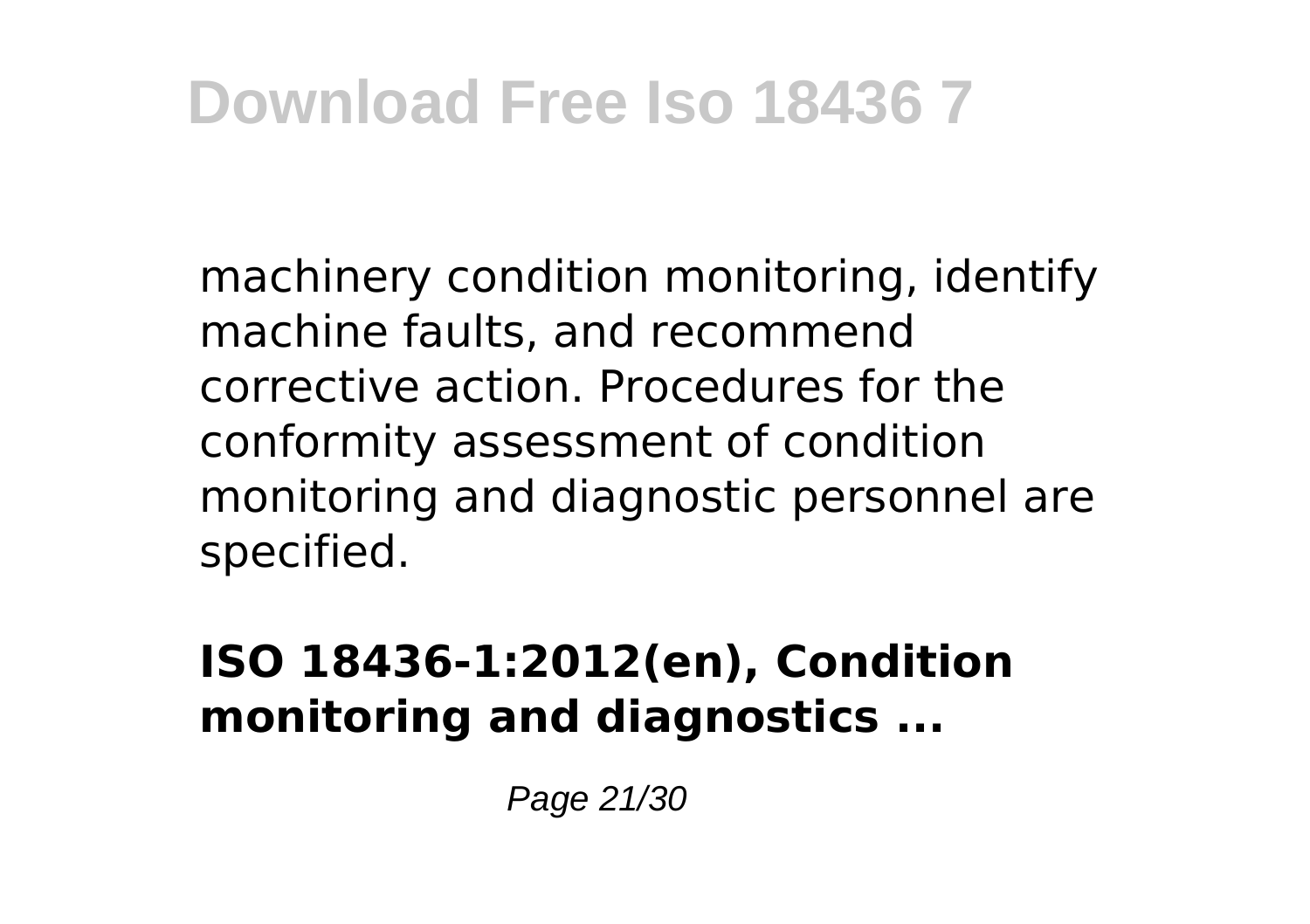buy iso 18436-7 : 2014 condition monitoring and diagnostics of machines - requirements for qualification and assessment of personnel - part 7: thermography from sai global

### **ISO 18436-7 : 2014 | CONDITION MONITORING AND DIAGNOSTICS ...**

The Vibration Institute Training Program

Page 22/30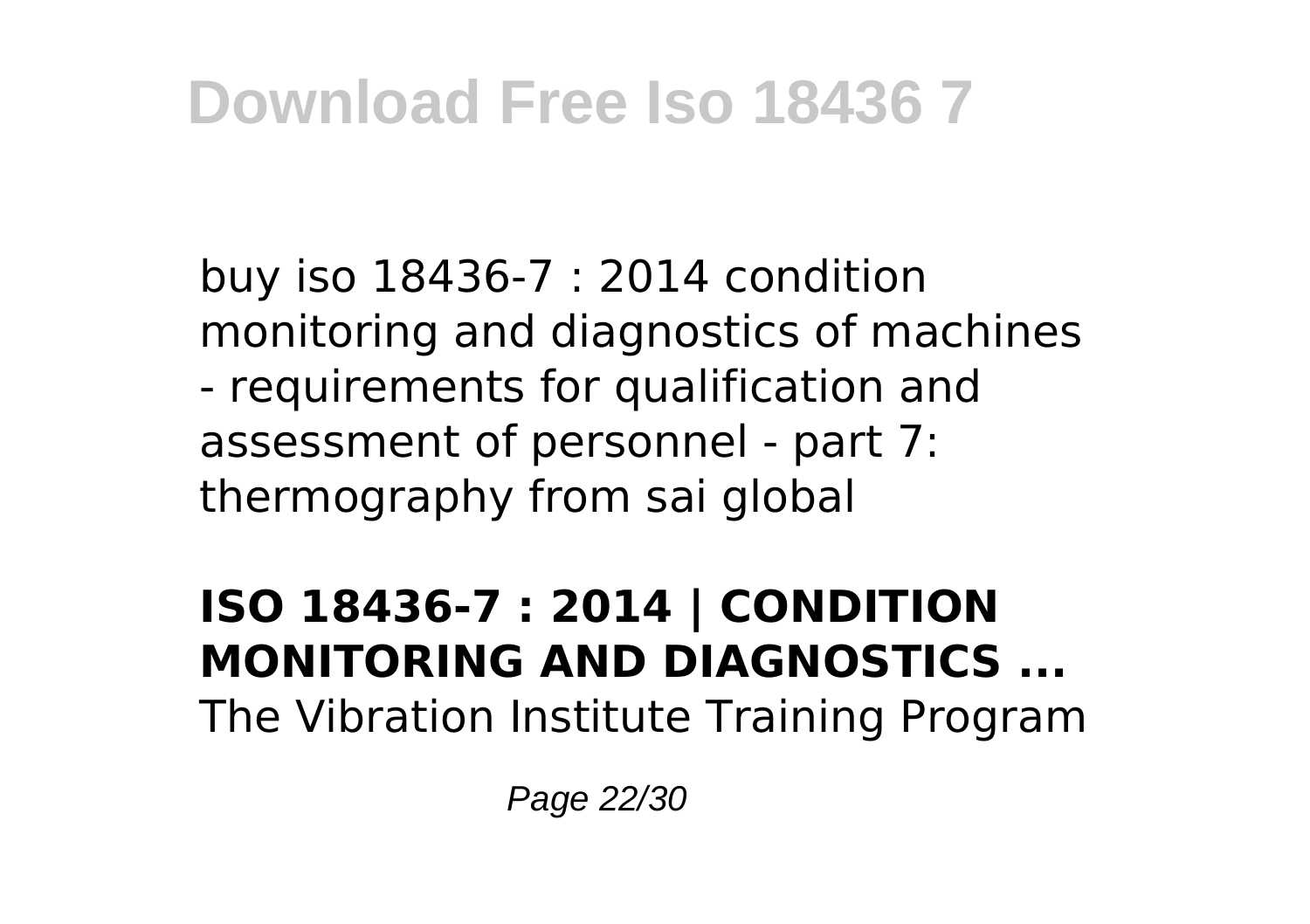follows the International Standards Organization standard, ISO 18436:3, which defines the requirements for bodies operating training programs in the non-intrusive machine condition monitoring, diagnostic and correction technologies.

#### **About ISO 18436-3 | Vibration**

Page 23/30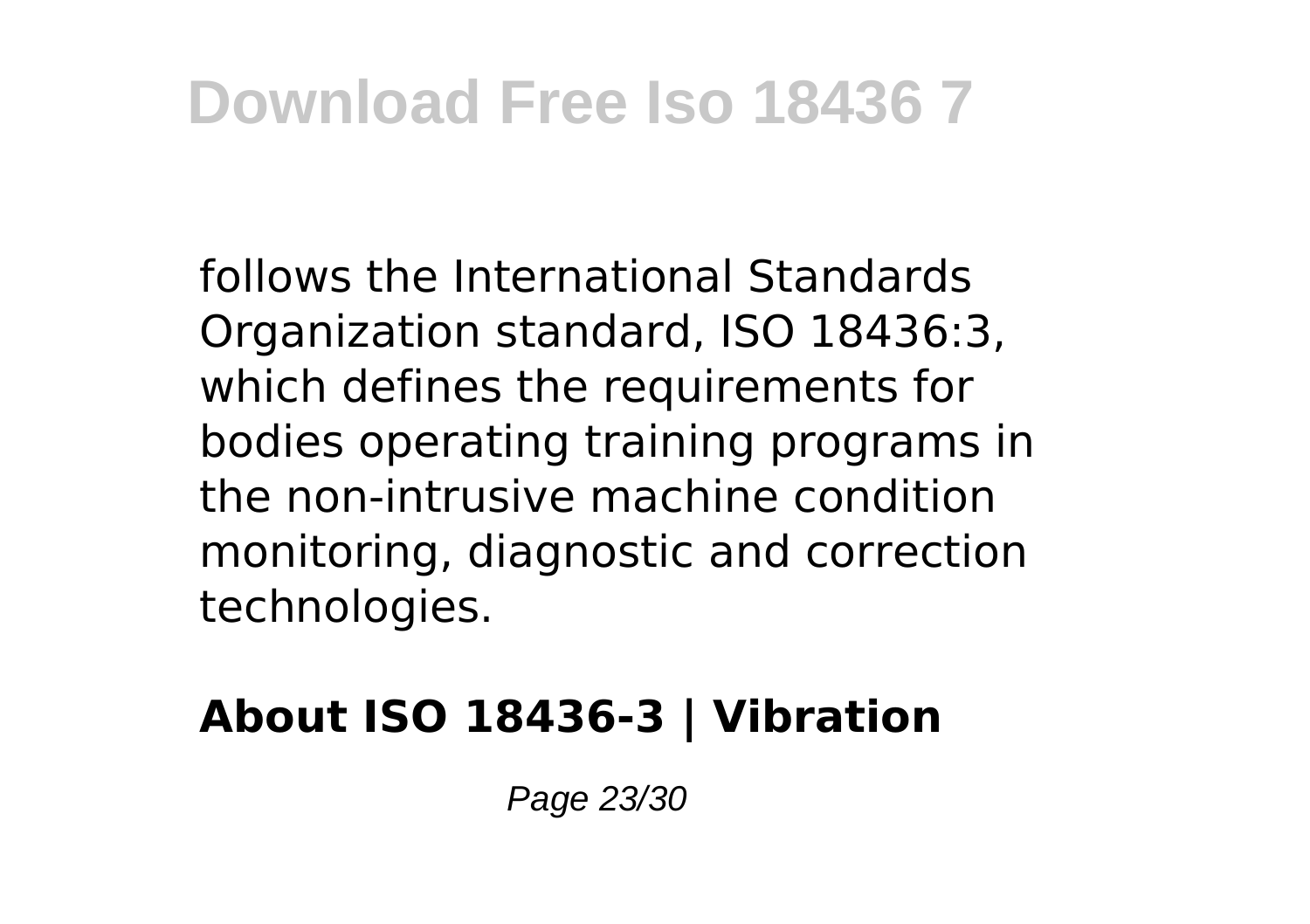#### **Institute**

buy uni iso 18436-7 : 2014 condition monitoring and diagnostics of machines - requirements for qualification and assessment of personnel - part 7: thermography from sai global

#### **UNI ISO 18436-7 : 2014 | CONDITION MONITORING AND ...**

Page 24/30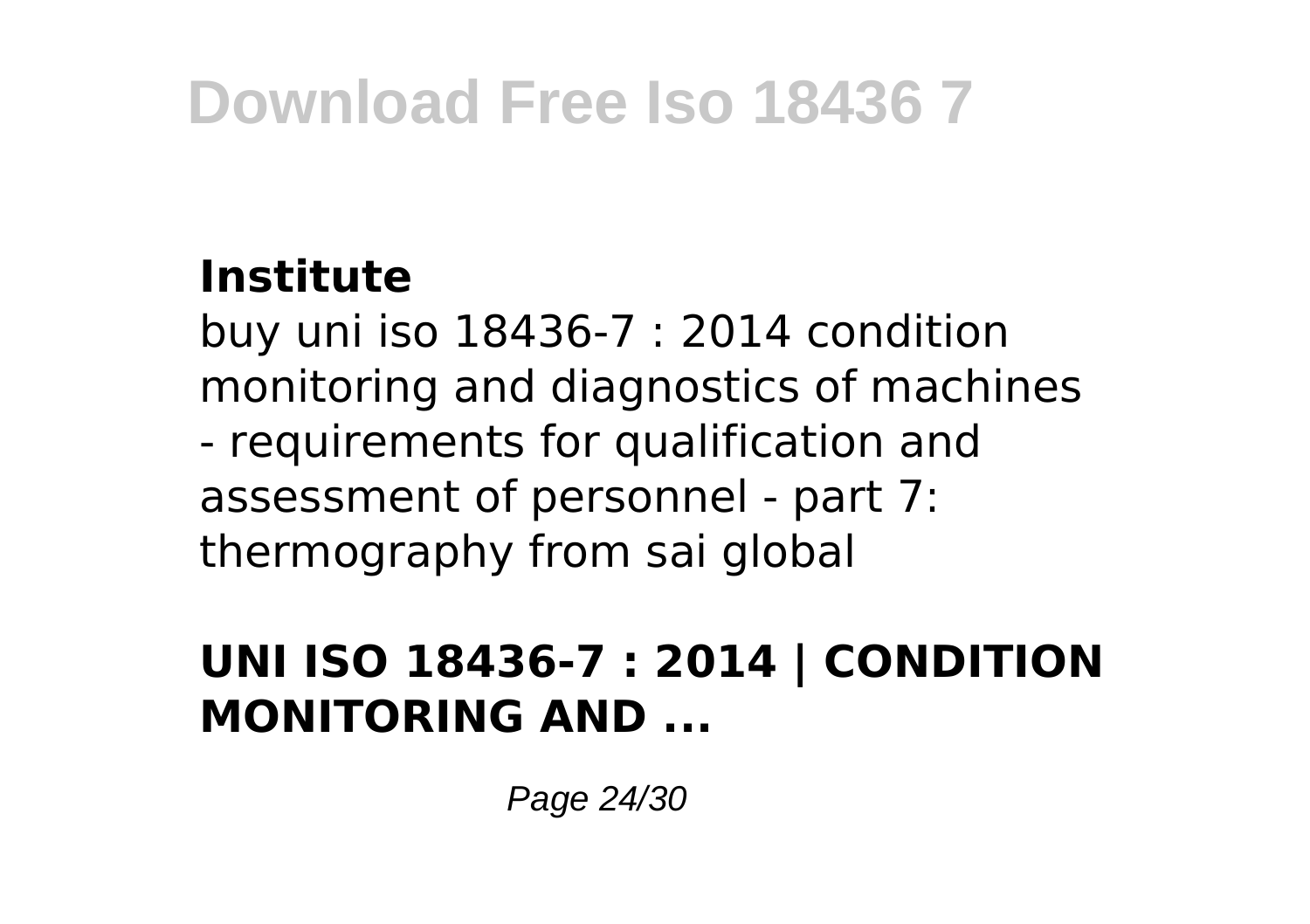A certificate or declaration of conformity to ISO 18436-7:2014 will provide recognition of the qualifications and competence of individuals to perform thermal measurements and analysis for machinery condition monitoring using portable thermal imaging equipment. This procedure might not apply to specialized equipment or other specific

Page 25/30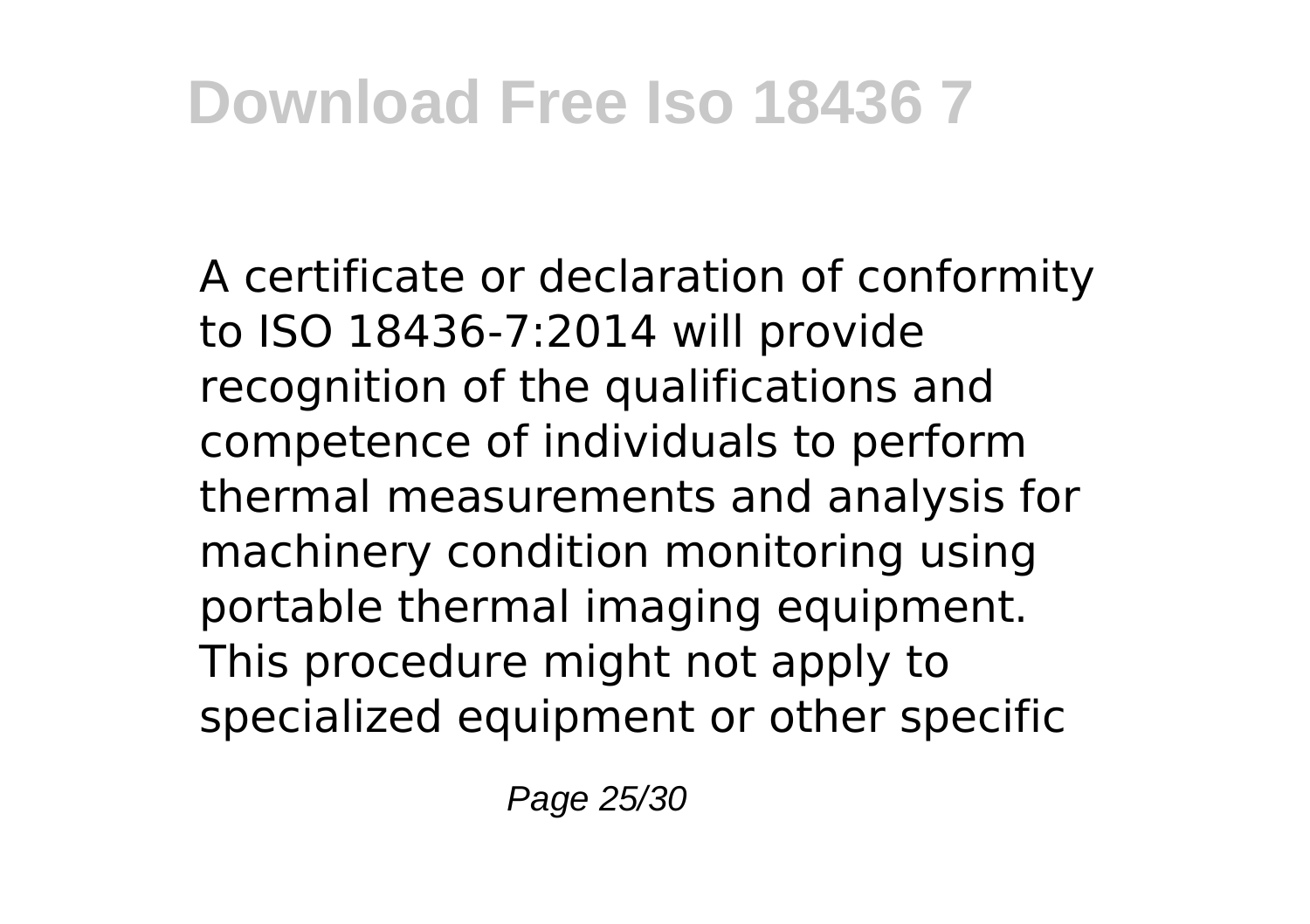situations.

#### **ISO 18436-7:2014 - Techstreet**

ISO 18436-7 October 15, 2008 Condition monitoring and diagnostics of machines - Requirements for qualification and assessment of personnel - Part 7: Thermography This part of ISO 18436 specifies the requirements for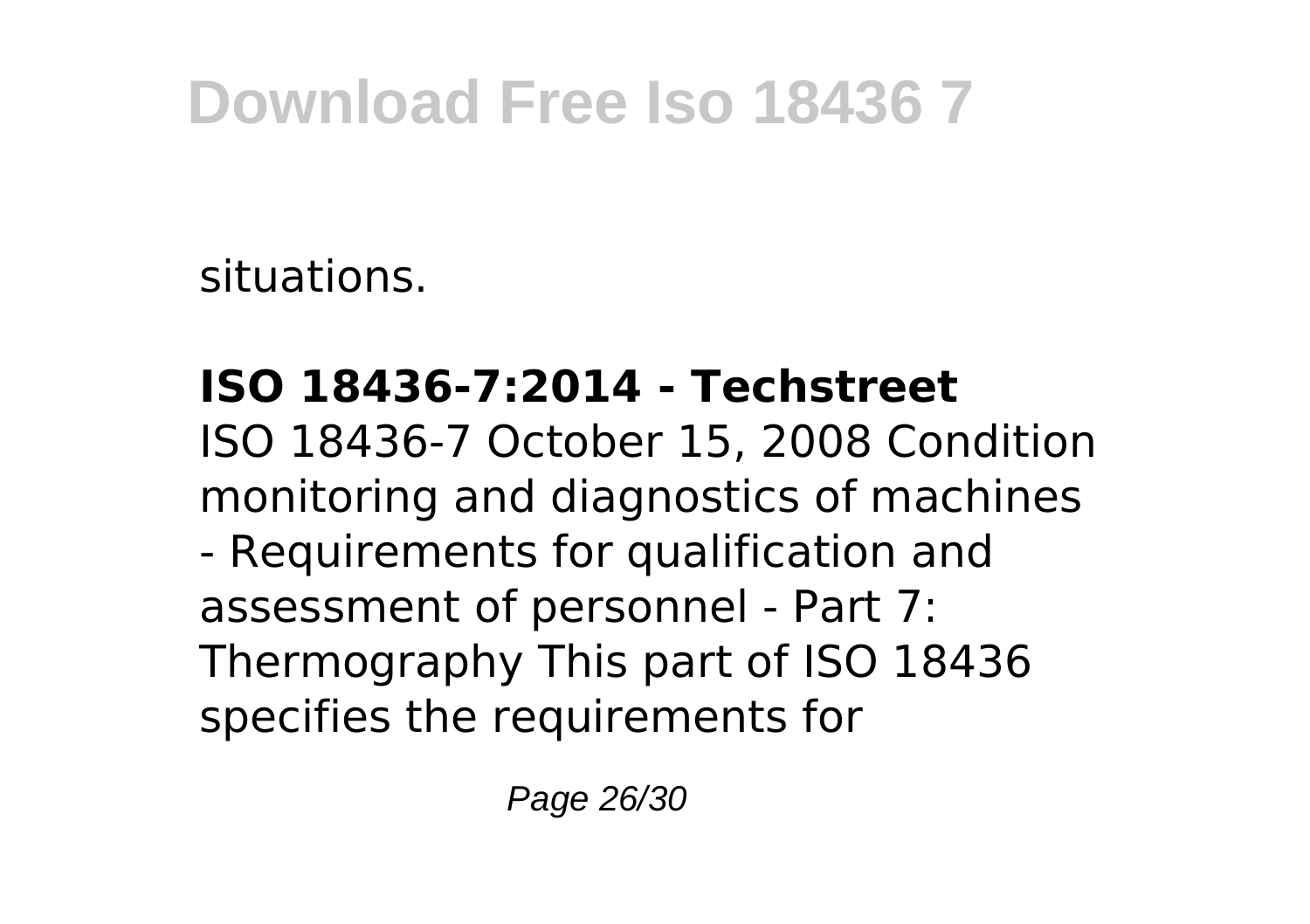qualification and assessment of personnel who perform machinery condition monitoring and diagnostics using infrared thermography.

#### **ISO 18436-7 - Condition monitoring and diagnostics of ...** BS ISO 18436-7:2014 Condition monitoring and diagnostics of machines.

Page 27/30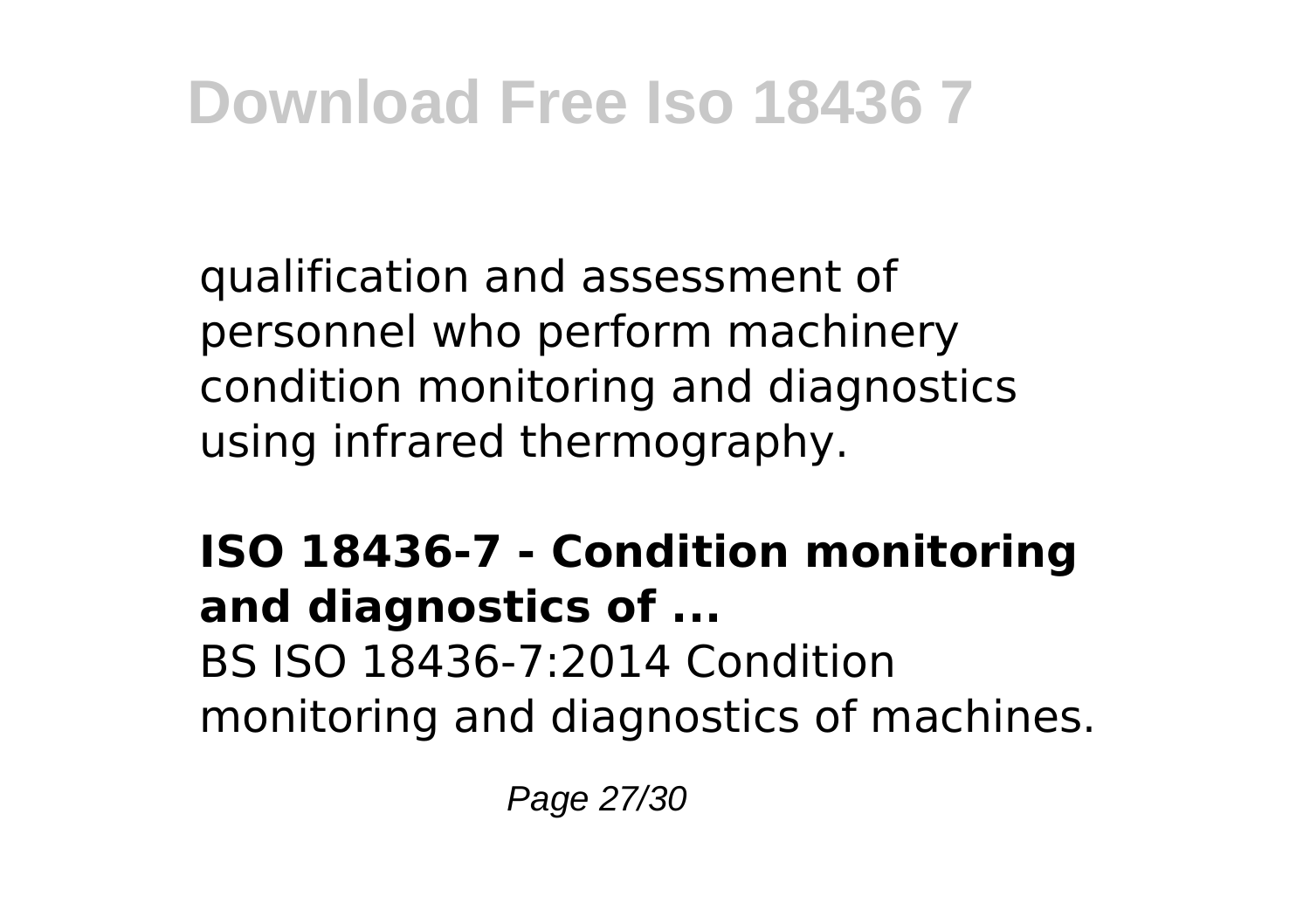Requirements for qualification and assessment of personnel.

#### **BS ISO 18436-7:2014 - Condition monitoring and diagnostics ...**

This course is designed to meet and exceed ISO 18436 Part 7 CAT 1 and ANSI/ASNT CP105 & CP-189 (2016) Level 1 recommended practices, it covers all

Page 28/30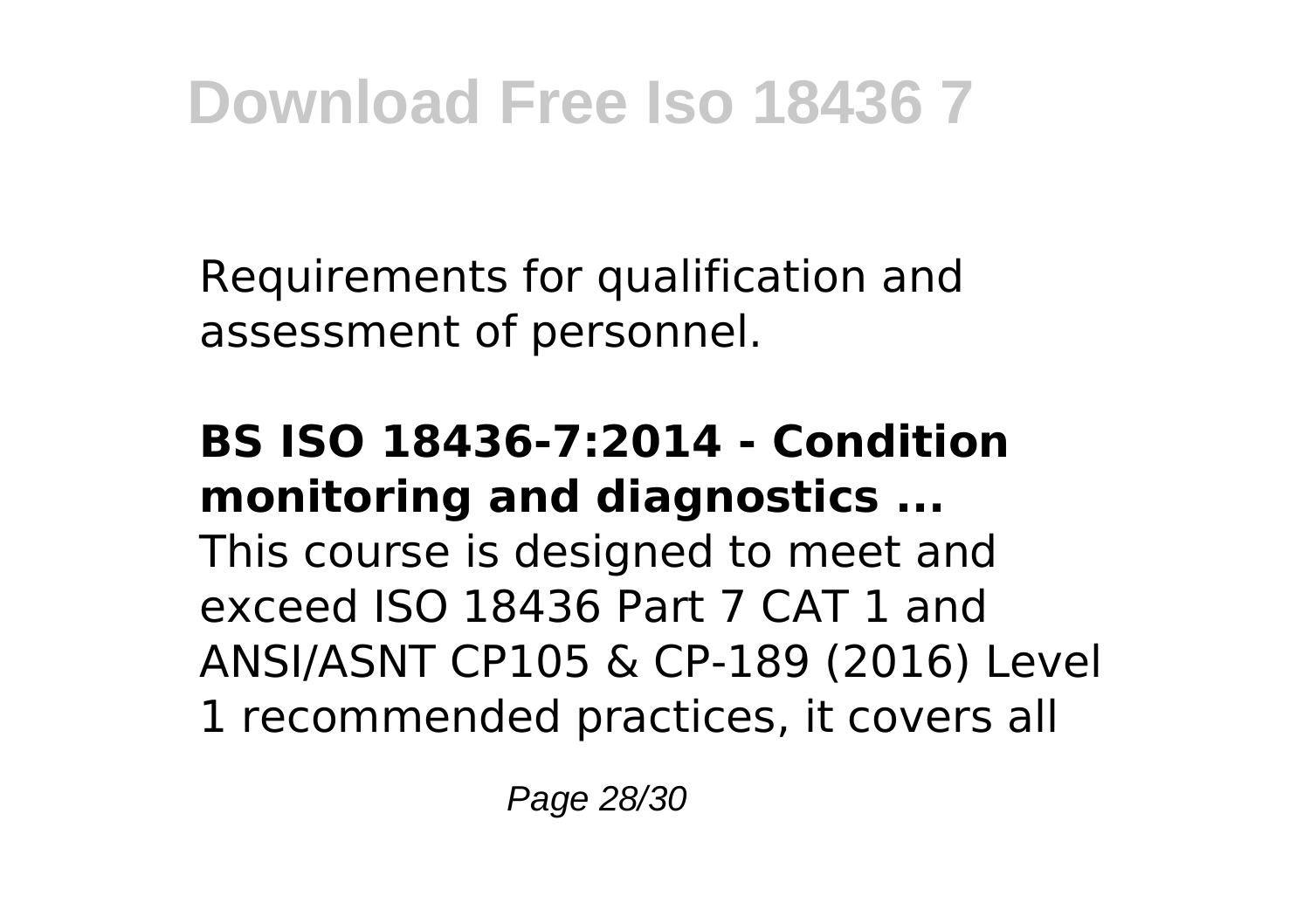of the relevant infrared theory and physics required to produce a professional Thermography inspection report. This course prepares the student for qualification as a CAT 1 certified thermographer.